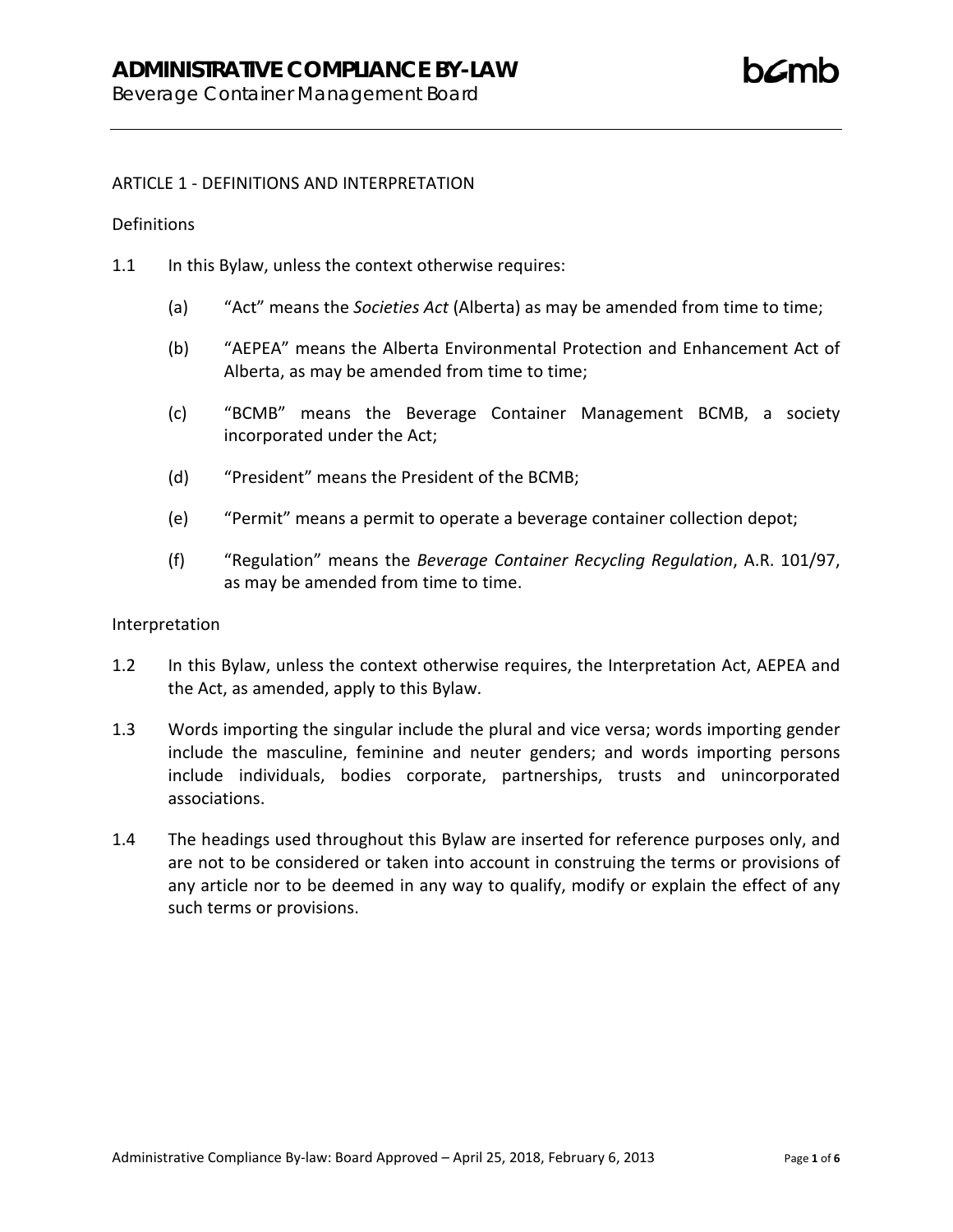Beverage Container Management Board

# ARTICLE 2 - FEES AND ENFORCEMENT

- 2.1 The events listed in the Schedule to this Bylaw are the events in respect of which a compliance fee may be levied by the BCMB.
- 2.2 In addition to those events listed in the Schedule to this Bylaw, the BCMB may levy any other fee or costs that may be authorized by the Regulation, BCMB bylaw or policy.
- 2.3 The BCMB shall issue a notice of the fee to be levied. The notice of fee must contain the following information:
	- (a) the name of the person required to pay the fee;
	- (b) particulars of the event which is the basis for the fee being levied;
	- (c) the name of the Bylaw or policy under which the fee is being levied;
	- (d) the amount of the fee, any applicable costs, the manner in which interest will accrue, and the time by which it must be paid;
	- (e) a statement of the right to appeal the levying of the fee to a sub-committee established by the BCMB.
- 2.4 A notice of fee may not be issued more than two years after the later of:
	- (a) the date on which the event to which the notice relates occurred, or
	- (b) the date on which evidence of the event first came to the notice of the President.
- 2.5 The amount of a fee shall be the amount stipulated in the Schedule to this Bylaw, or such other amount authorized under any other Bylaw or policy of the BCMB.
- 2.6 A person who is served with a notice of fee shall pay the full amount of the fee, including all interest and other charges levied, within 30 days of the date of service of the notice.
- 2.7 If a party, who has received notice as set out in section 2.3, above, fails to comply with the terms or requirements of the notice within 30 days from the date of service of the notice, the BCMB may:
	- (a) take the necessary steps to remedy the event or to fulfil the terms imposed at that party's cost;
	- (b) add any costs incurred by the BCMB for enforcement, remedying the event or fulfilling the terms of the notice, to the fee levied against the party hereunder;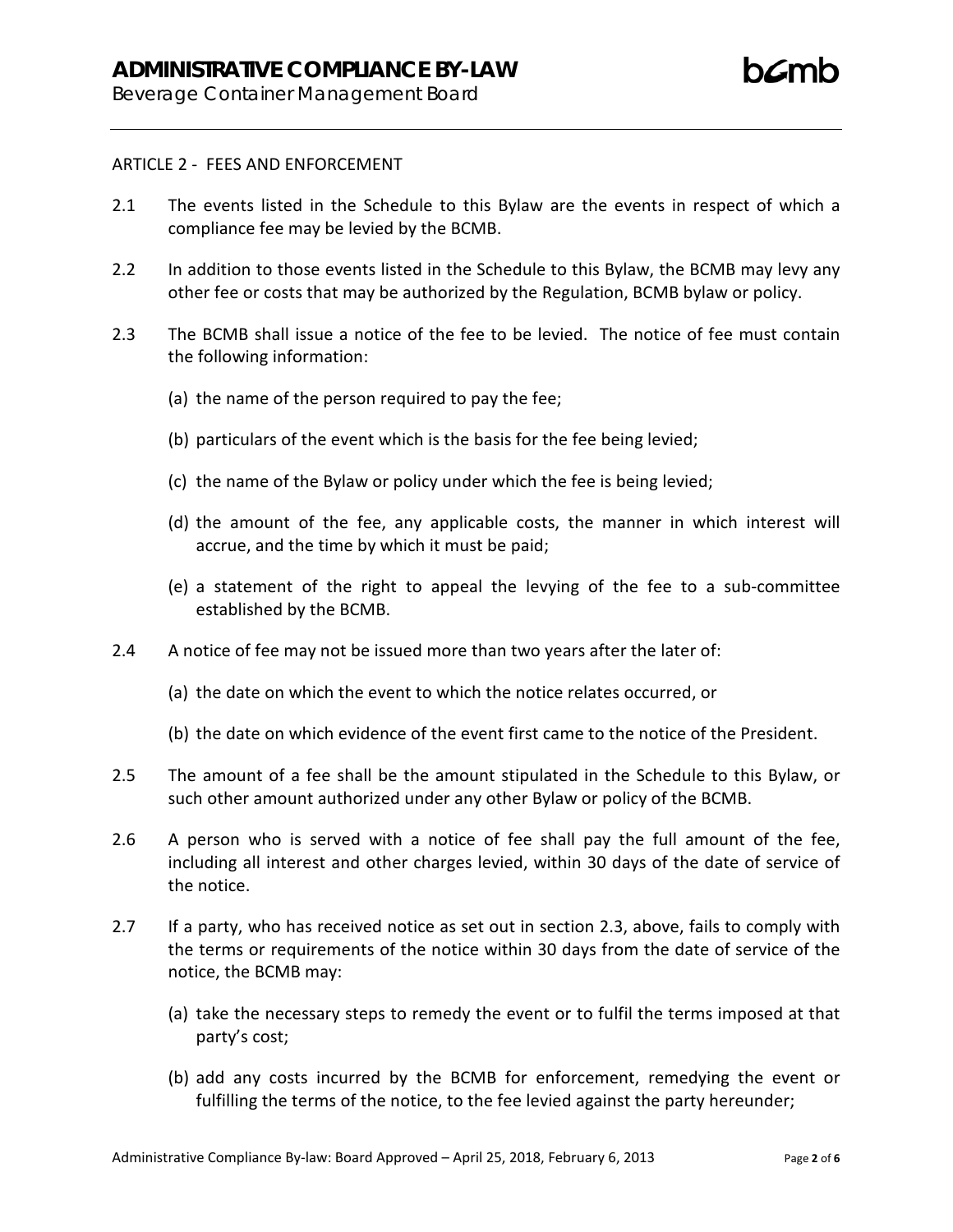- (c) levy any additional fee or interest as may be permitted by the Bylaw or any other bylaw or policy of the BCMB;
- (d) take steps to collect the outstanding fee;
- (e) withhold or suspend any permit, renewal, or approval until all amounts owing to the BCMB have been paid;
- (f) set off any amount owing by the BCMB to the party against whom a fee has been levied;
- (g) direct a third party, including a collection system agent, to pay amounts owing by the third party to the party against whom a fee has been levied, to the BCMB;
- (h) direct a third party, including a collection system agent, to collect the outstanding fee on behalf of the BCMB;
- (i) collect all outstanding amounts by any other reasonable and lawful means.
- 2.8 Any fee or amount payable by a depot operator to the BCMB shall be paid by the collection system agent on behalf of the depot operator, at the request of the BCMB.
- 2.9 The fees payable pursuant to this Bylaw may be changed by resolution of the directors of the BCMB and the amended fee will be effective as of the date specified in the resolution.
- 2.10 The time and manner for payment of any fees and interest rate per annum payable pursuant to this Bylaw may be changed by Resolution of the Directors of the BCMB and will be effective as of the date specified in the Resolution.
- 2.11 Interest is payable on fees that are required to be paid under this Bylaw, and is payable at the rate per annum established by the BCMB from time to time, from the date the unpaid amount is due until it is paid to the BCMB.
- 2.12 Any person subject to a fee holds all fees to be remitted to the BCMB in trust for the BCMB.
- 2.13 All Permits issued by the BCMB to operate depots are hereby amended to include and make binding upon all depots, the provisions of this Bylaw.
- 2.14 As this Bylaw relates to enforcement generally, in the event of any conflict between this Bylaw and any other bylaw of the BCMB, the other bylaw shall prevail.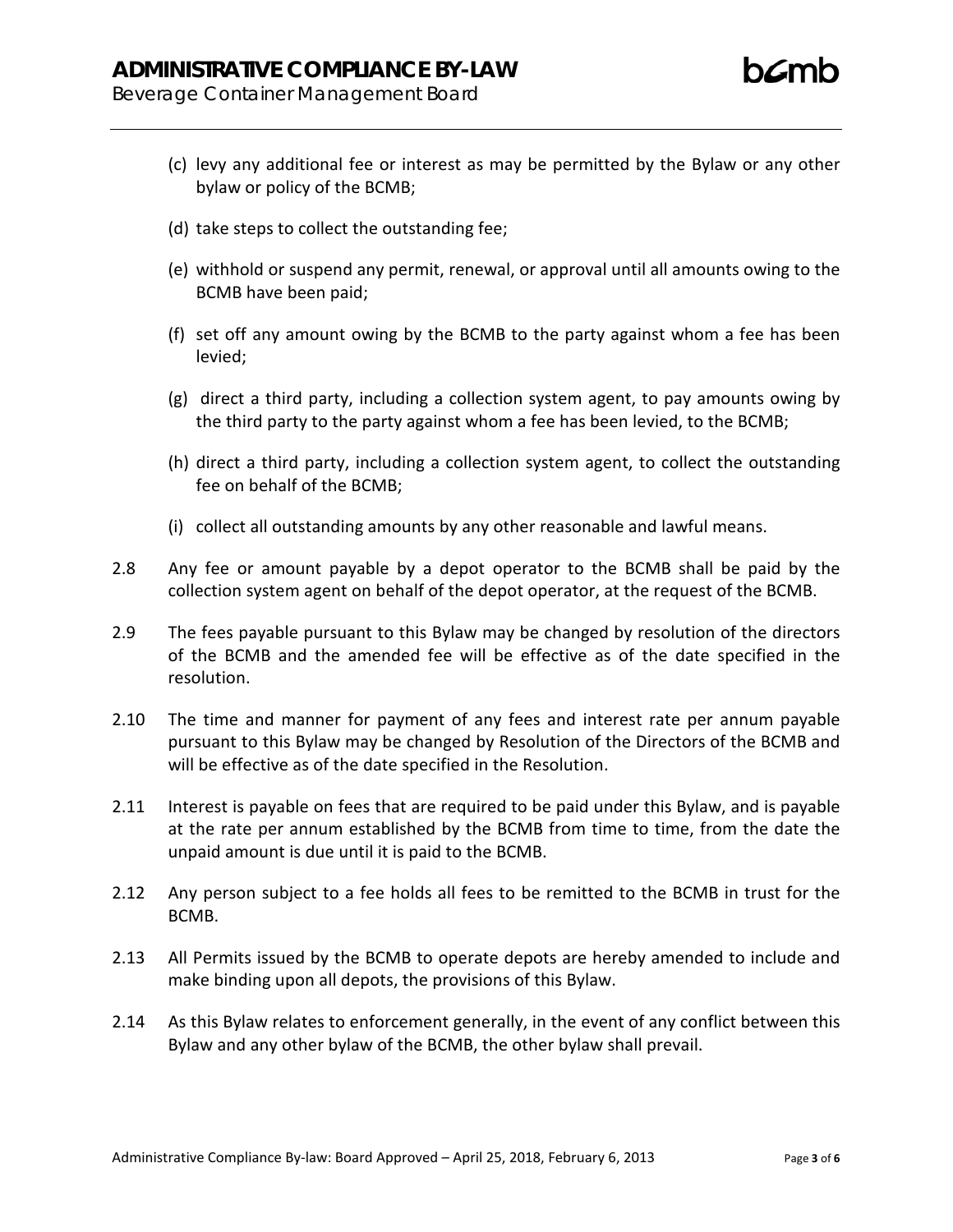Beverage Container Management Board

2.15 Any reference in this Bylaw to collection or enforcement of a duly levied fee shall include collection or enforcement of any costs or interest associated with the fee levied.

# ARTICLE 3 – APPEAL PROCESS

- 3.1 A person who is served with a notice of fee may appeal the decision of the BCMB to levy the fee to the Compliance Committee established by the BCMB, provided such appeal is filed within 30 days of the date of service of the notice.
- 3.2 All appeals must be in writing and must contain a clear, concise statement setting out the basis for the appeal and providing all documentation the person appealing intends on relying on.
- 3.3 If the appeal is in respect to the levying of a compliance fee, the filing of the appeal must be accompanied with the payment of the fee in dispute which will be held by the BCMB in escrow pending a determination of the matter.
- 3.4 The BCMB administrative staff shall provide all relevant material in respect to the subject matter of the appeal to the Compliance Committee, with copies of such materials to be sent to the person appealing.
- 3.5 The Compliance Committee established to deal with the appeal will consider the material provided and either render a decision, direct that further information or material be provided, or direct that a hearing be held.
- 3.6 In the event a hearing is directed 14 days notice will be provided to the person appealing setting out the date, time and place of the hearing.
- 3.7 At the hearing the Compliance Committee will allow submissions from the person appealing and, if necessary, submissions from BCMB staff or such other third parties as the Compliance Committee deems necessary.
- 3.8 The person appealing may appear at the hearing on their own behalf or may be represented by their counsel.
- 3.9 The award costs of the appeal in the discretion of the Compliance Committee.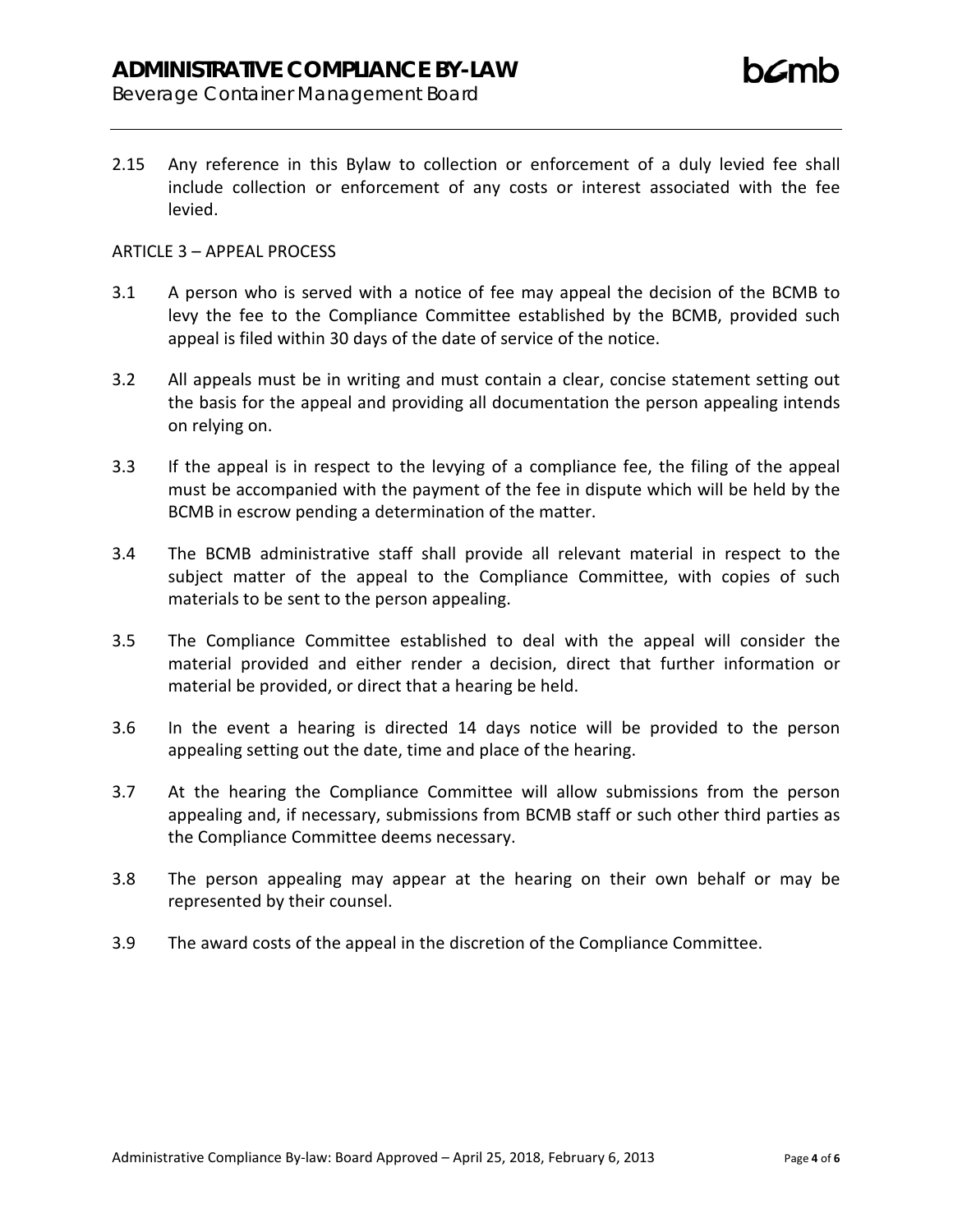# **SCHEDULE to the Administrative Compliance Bylaw of the Beverage Container Management Board**

- 1. The fees payable under this Bylaw shall be in the amount up to \$200.00 per event or per day for each event or each day the event continues. Effective June 1, 2018, the fees payable under this Bylaw shall be in the amount up to \$300.00 per event or per day for each event or each day the event continues. Effective June 1, 2019, the fees payable under this Bylaw shall be in the amount up to \$400.00 per event or per day for each event or each day the event continues.
- 2. Events for which fees which shall be payable under this Bylaw shall include, but are not limited to:
	- (a) sale of unregistered beverage containers, in contravention of section 6(3) of the Regulation;
	- (b) failure to register beverage containers as required by section 7 of the Regulation;
	- (c) failure to use and maintain a common collection system as required by sections 8(1) and 9 of the Regulation;
	- (d) failure to return full deposits on returned beverage containers under section 10(2) of the Regulation;
	- (e) a contravention of any term or condition of a Permit or operating a depot without a Permit or while a Permit is under suspension, in contravention of section 14 of the Regulation;
	- (f) failure by a retailer to advertise the amount of deposits payable under section 15 of the Regulation;
	- (g) failure of a manufacturer to re-use or recycle refillable beverage containers, in contravention of section 16 of the Regulation;
	- (h) failure to provide information and reports required by the BCMB, in contravention of section 17 of the Regulation or any bylaw or policy of the BCMB;
	- (i) failure of a collection system agent to operate the collection system so as to protect proprietary information of manufacturers, in contravention of section 17 of the Regulation;